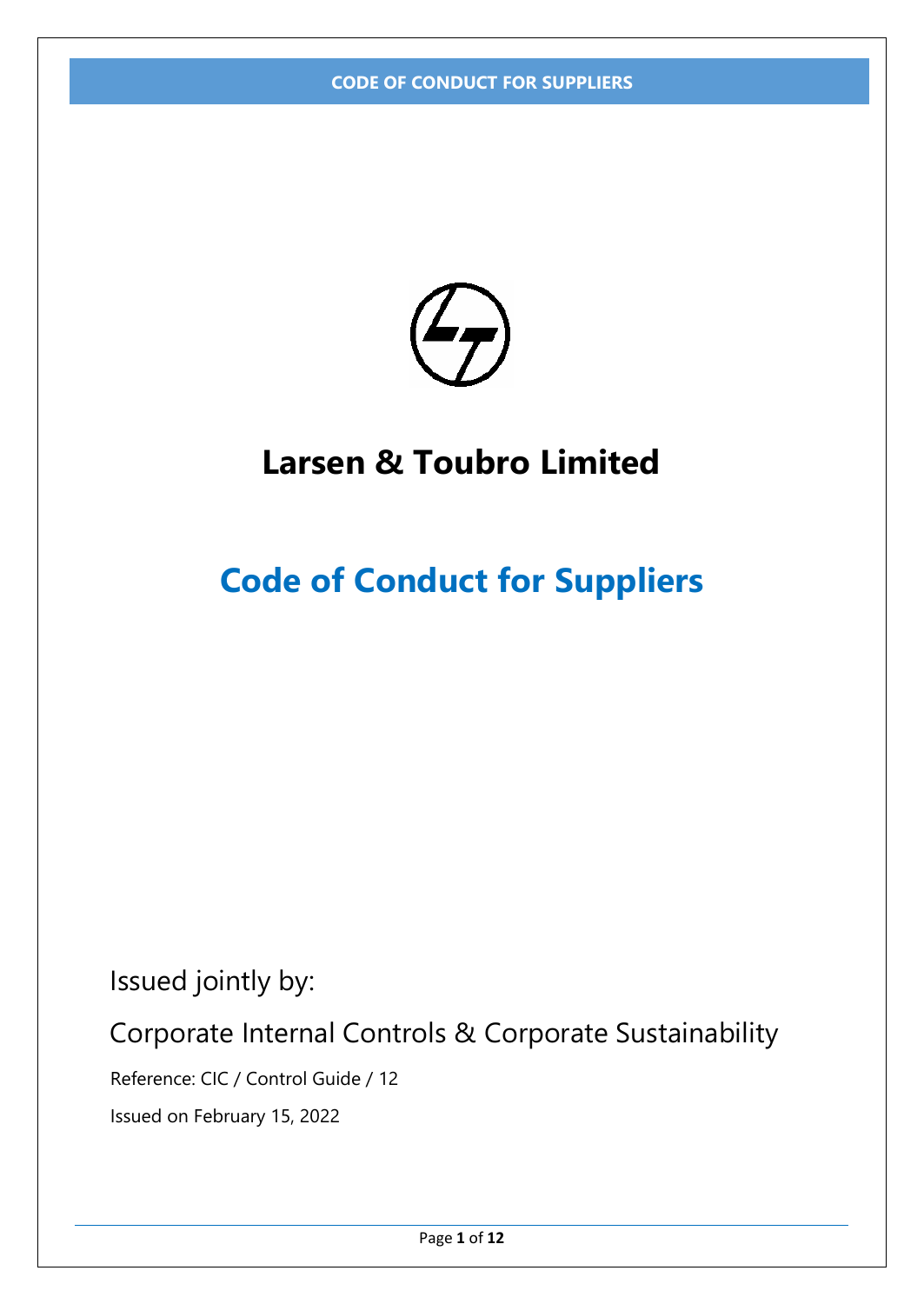| <b>Name of the Document</b>            | Code of Conduct for Suppliers |
|----------------------------------------|-------------------------------|
| <b>Version</b>                         | 3.0                           |
| Policy/ Guideline/ Code/ SOP/ Advisory | Code                          |
| Group level/ IC level/ BU level        | Group                         |
| <b>Issuing Authority</b>               | <b>CFO</b>                    |
| <b>Process Owner</b>                   | Procurement                   |
| <b>Release Date: Original document</b> | October 2015                  |
| <b>Release Date: Version 2.0</b>       | November 2016                 |
| <b>Release Date: Version 3.0</b>       | February 15, 2022             |
| <b>Effective Date</b>                  | April 01, 2022                |
| <b>Next Review Date</b>                | February 2024                 |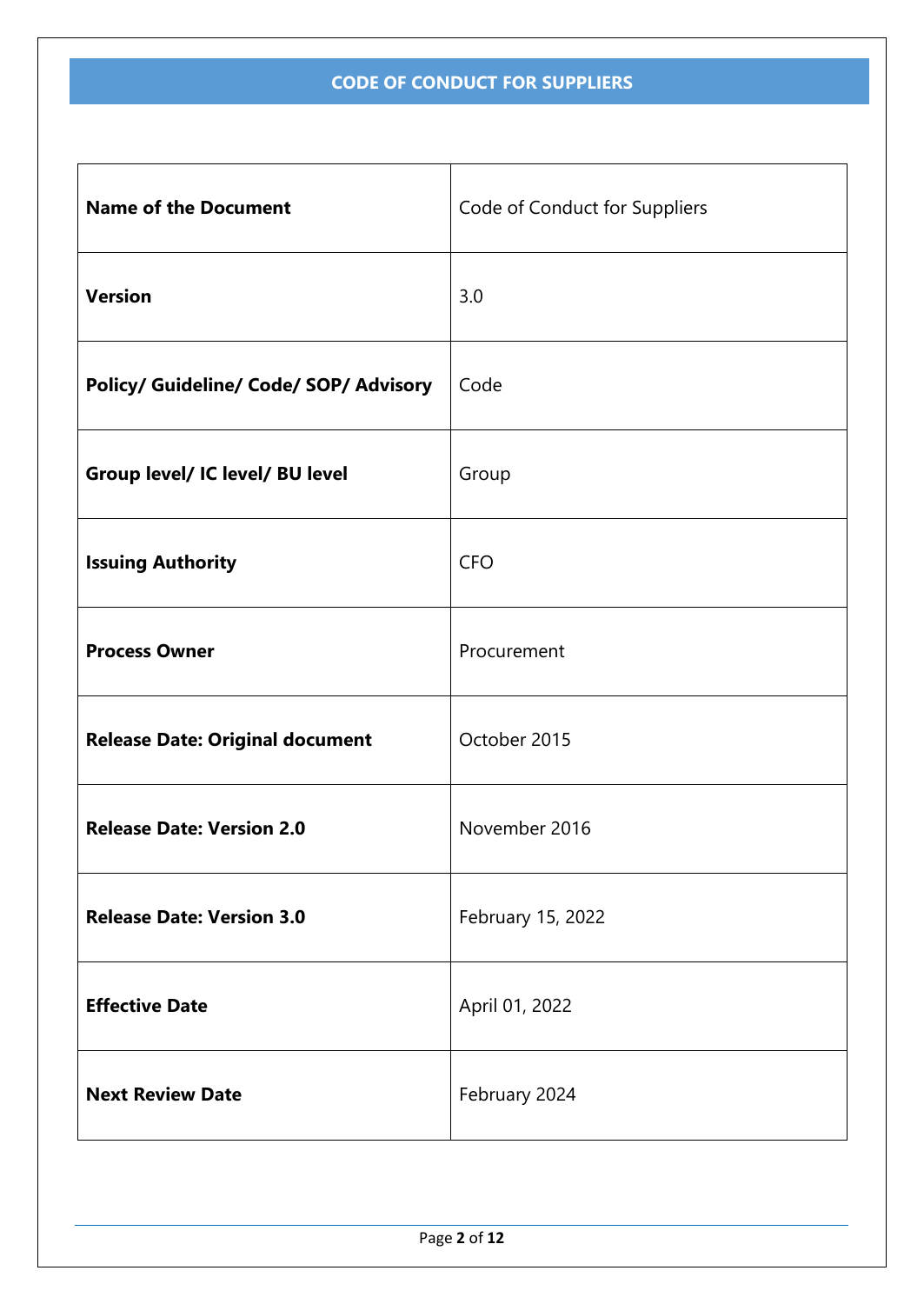## **Table of Contents**

| $\mathcal{I}$ .  |                                                                                              |  |
|------------------|----------------------------------------------------------------------------------------------|--|
| 2.               |                                                                                              |  |
| В.               |                                                                                              |  |
| $\mathcal{I}$ .  |                                                                                              |  |
| 2.               |                                                                                              |  |
| 3.               |                                                                                              |  |
| $\overline{4}$ . |                                                                                              |  |
| 5.               |                                                                                              |  |
| 6.               |                                                                                              |  |
| 7.               |                                                                                              |  |
| 8.               |                                                                                              |  |
| C.               |                                                                                              |  |
| $\mathcal{I}$ .  |                                                                                              |  |
| 2.               |                                                                                              |  |
| 3.               |                                                                                              |  |
| 4.               |                                                                                              |  |
| 5.               |                                                                                              |  |
| 6.               |                                                                                              |  |
| 7.               |                                                                                              |  |
| 8.               | Protection of Intellectual Property and No Misuse or Improper use of L&T's assets/property 9 |  |
| 9.               |                                                                                              |  |
| 10.              |                                                                                              |  |
| 11.              |                                                                                              |  |
| 12.              |                                                                                              |  |
| 13.              |                                                                                              |  |
|                  |                                                                                              |  |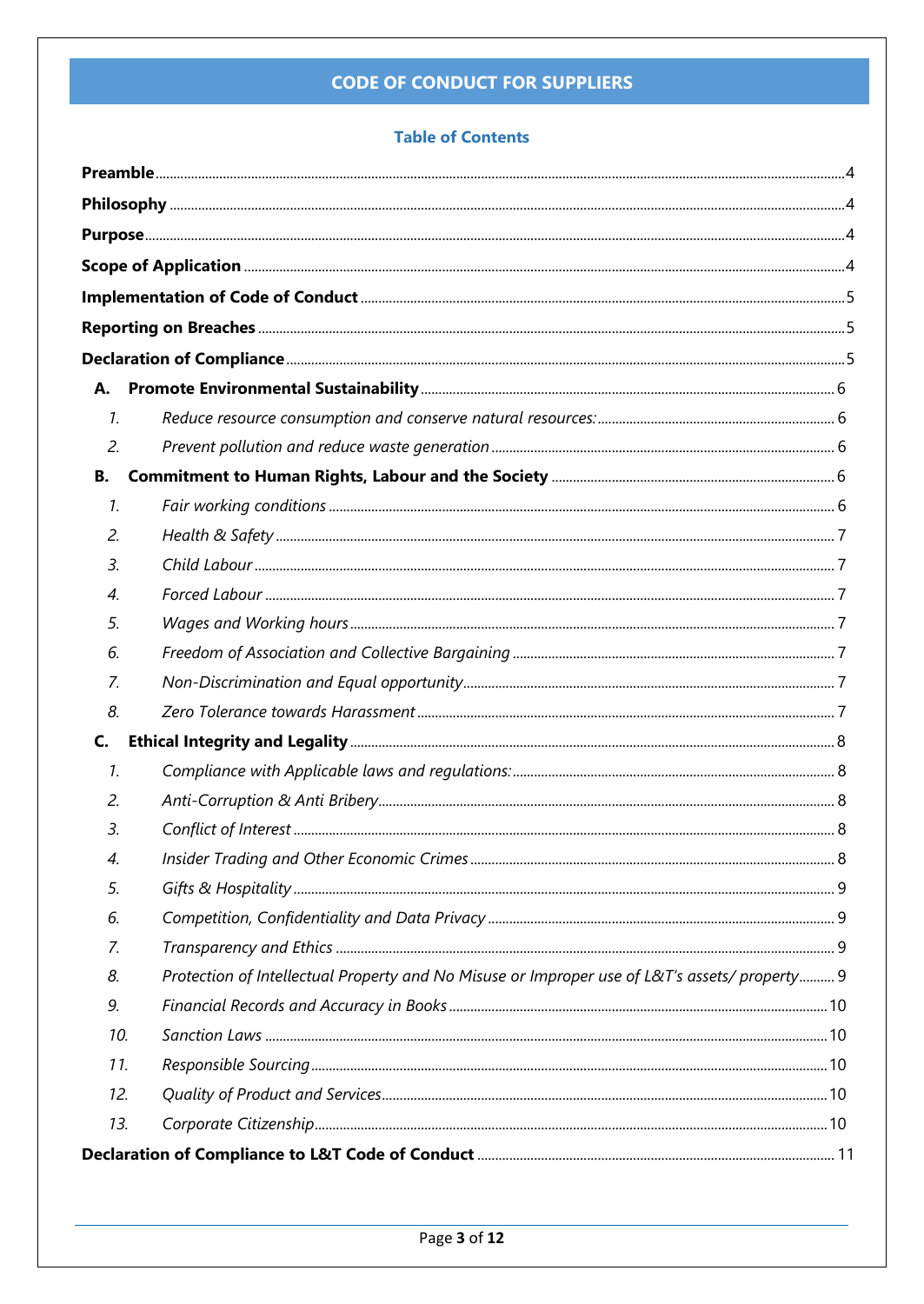## <span id="page-3-0"></span>**Preamble**

Larsen & Toubro Limited (L&T) is an Indian multinational engaged in EPC Projects, Hi-Tech Manufacturing and Services with sustainability embedded into its long-term strategy for growth. L&T operates in over 50 countries worldwide, in addition to India, and has a supply chain that extends around the globe. L&T is committed to fostering green consciousness through an inclusive approach that encompasses the activities of its supply chain.

## <span id="page-3-1"></span>**Philosophy**

L&T's philosophy is built on a rich legacy of fair and transparent governance and disclosure practices, many of which were in existence even before they were mandated by legislation on corporate governance. The Company's essential character revolves around values based on transparency, integrity, professionalism, and accountability.

L&T is committed to seeking sustainable growth by integrating Environment, Social and Governance (ESG) principles with its businesses and when managing relationships with the value chain. The Company encourages its suppliers, who are a part of the value chain, to carry out their activities responsibly while complying to all national and international laws applicable at any given time. Furthermore, L&T expects and urges its suppliers to introduce suitable processes, functions and management systems within their organisations that support such compliance and drive continuous improvement with regards to the requirements included in the Code of Conduct.

### <span id="page-3-2"></span>**Purpose**

In line with its philosophy, L&T fosters responsible behaviour in its supply chain, in accordance with the highest standards of ethics and integrity, respect for the law, human and labour rights, and environmental stewardship. L&T upholds in letter and in spirit the United Nations Universal Declaration on Human Rights, the fundamental Human Rights Conventions of International Labour Organisation (ILO) and Sustainable Development Goals (SDGs). We follow Global Reporting Initiative (GRI) standards, Integrated Reporting (IR) and Business Responsibility and Sustainability Reporting (BRSR) frameworks.

This Code of Conduct (hereinafter referred to as the "CoC") shall guide all suppliers to engage in ethical, responsible, and legal business practices in their operations and adhere to ESG standards. L&T expects the suppliers to comply with all applicable regulatory requirements and implement policies and procedures, and provide training, as deemed necessary within their organisation. This CoC has been developed considering the current national and international laws, policies, regulations and global standards.

## <span id="page-3-3"></span>**Scope of Application**

The Code extends to all suppliers who do business with L&T and includes contractors, sub-contractors, vendors, consultants, agents, business partners, collaborators and others that work for or supply goods and services to L&T, including their personnel (employees or sub-contractors). Suppliers shall include a company/firm/proprietor or any of its directors, officers, employees, representatives, agents, affiliates or other persons acting on behalf of the company/ firm/proprietor or any of its affiliates.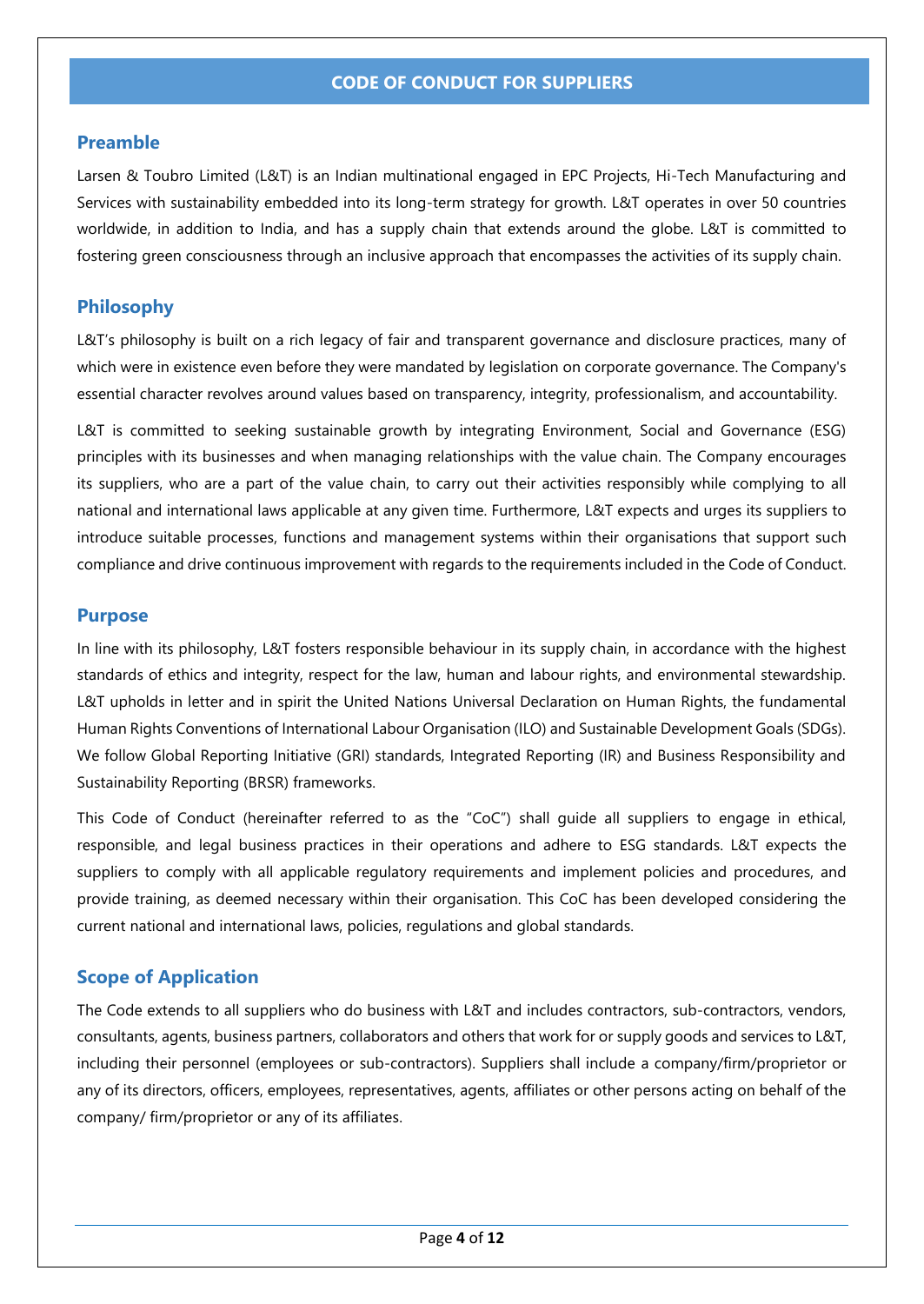## <span id="page-4-0"></span>**Implementation of Code of Conduct**

- 1. Suppliers are required to adhere to the CoC and are expected to self-monitor and demonstrate their compliance with this Code.
- 2. By adopting this CoC, the suppliers undertake to abide by and implement all the principles to their best knowledge and efforts.
- 3. L&T reserves the right to carry out due diligence, audit and inspection of its suppliers, who must cooperate in the process. Such suppliers are also urged to conduct similar due diligence of their suppliers, contractors and affiliates to enable compliance throughout their supply chain.
- 4. Any noncompliance by the supplier will constitute a breach of its contractual obligations. In the event of any breach of CoC, L&T reserves the right to take appropriate action including termination of existing contractual relationship and/or removal/suspension of any supplier who is in breach or violates any provisions of this CoC. In the event of the above, L&T shall not be liable for cost, expenses or damages of any kind as a result of exercising its right as mentioned herein above. Supplier will indemnify L&T with regard to any government or third-party investigations related to or arising out of suppliers alleged violation of this Code.
- 5. Suppliers shall promptly inform L&T when any circumstance arises that causes them to operate in violation of this CoC. They should also agree on the corrective measures to be taken.

## <span id="page-4-1"></span>**Reporting on Breaches**

L&T expects the suppliers to report in good faith any potential or actual violation of this CoC, laws, regulations or ethical or professional standards. Unless prohibited by law or regulation, L&T expects the suppliers to raise concerns related to this CoC by making a protected and confidential disclosure through the reporting channels mentioned in L&T's Whistle Blower Policy.

L&T will review/investigate any concerns raised and discuss findings/escalate with the supplier as appropriate. If remediation is required, the supplier will devise and inform L&T of their corrective actions and implementation plan to resolve the breach effectively and promptly.

Reported violations will be treated with confidentiality as per L&T's Whistle Blower Policy.

## <span id="page-4-2"></span>**Declaration of Compliance**

Suppliers will provide a one-time declaration confirming their understanding of L&T's CoC and declare that they have not done anything during past years and will not resort to any activity that would amount to violation of the CoC. By this declaration, the Supplier is stating and agreeing to:

- Accept the values expressed by L&T in the CoC
- Abide by L&T's CoC and its subsequent versions during the tenure of their engagement with L&T
- Adhere to the requirements and expectations set out in this CoC
- Provide complete and accurate information to facilitate any kind of due diligence efforts undertaken by L&T
- Comply with the applicable laws and regulations in the country or countries where they operate

The format for the declaration is enclosed as **Annexure -1** to this Code of Conduct.

Procurement teams shall incorporate a Clause in all Purchase Orders (PO) on L&T's Code of Conduct for Suppliers and the requirement of providing Declaration, enclosed as **Annexure - 2**.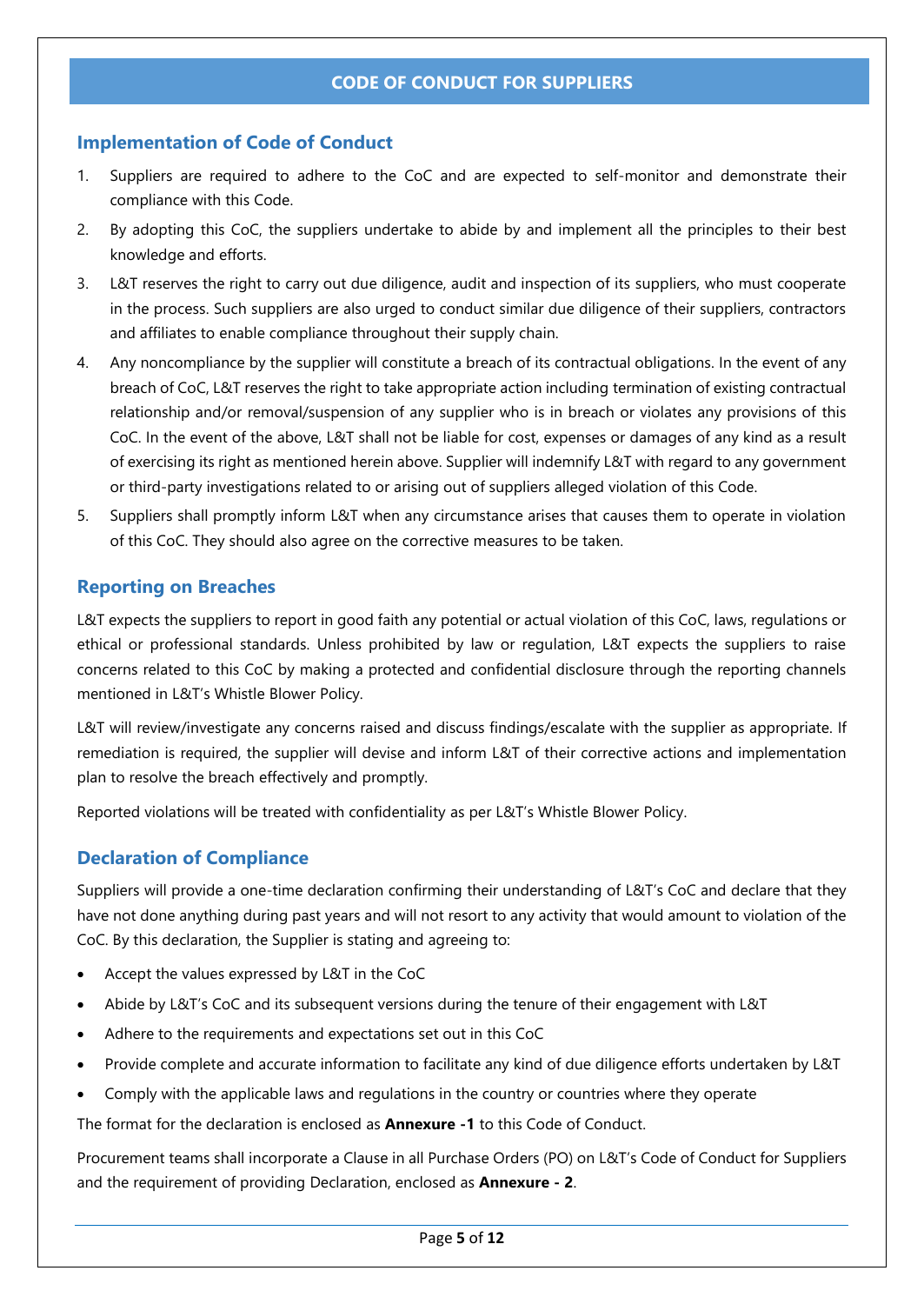## **Code of Conduct for Suppliers**

L&T expects suppliers including their personnel (employees or sub-contractors) to support, embrace and enact the following Code of Conduct (CoC), apart from complying with all national and international regulations and laws that are applicable at any given time. L&T encourages its suppliers to go beyond compliance and embrace the principles of sustainability. L&T will support training and capacity-building programmes undertaken by suppliers, which promote awareness on sustainability and responsible business practices. L&T shall incorporate regulatory compliance and ESG performance as key criteria based on requirements as stated in the Code during evaluation of the suppliers.

## <span id="page-5-0"></span>**A. Promote Environmental Sustainability**

All suppliers support a precautionary approach to environmental issues and undertake initiatives to promote better environmental responsibility. To this end, suppliers will

## <span id="page-5-1"></span>*1. Reduce resource consumption and conserve natural resources:*

- 1.1. Conduct all operations, sourcing, manufacture, distribution of products and the supply of services with the aim of protecting and preserving the environment.
- 1.2. Use natural resources rationally and work towards reducing resource consumption (water, energy, fuel, electricity, other materials etc.) and GHG emissions.
- 1.3. Identify environmental risks and set up appropriate prevention measures.

### <span id="page-5-2"></span>*2. Prevent pollution and reduce waste generation*

- 2.1. Maintain all required official permits, licenses and registrations.
- 2.2. Prevent contamination, limit waste generation, and avoid or minimise adverse impact on the environment and biodiversity by facilitating reusing and recycling material.
- 2.3. Clearly monitor the precautions to be taken during operations & maintenance in case of emission of heat, vibrations, radioactive rays, noise or similar.
- 2.4. Use only those chemicals and aerosols with very low or zero ODP (Ozone Depletion Potential), which are allowed as per the regulatory provisions.
- 2.5. Ensure that all the chemical and hazardous substances are accompanied by the manufacturer MSDS (Material Safety Data Sheet) during transport, storage, use and disposal, and that instructions mandated be strictly followed. No chemical and hazardous substance shall be received without a MSDS document. All the applicable regulatory guidelines shall be adhered strictly for the procurement, transport, storage, use and disposal of such harmful and hazardous chemicals.
- 2.6. Provide written instructions about handling and/or disposal of equipment and product during the life cycle if special handling is required.

## <span id="page-5-3"></span>**B. Commitment to Human Rights, Labour and the Society**

Suppliers shall support, respect and protect human and labour rights and make sure their organisation/entity is not complicit in any kind of abuses and/or violations. In this regard, the suppliers must:

### <span id="page-5-4"></span>*1. Fair working conditions*

- 1.1. Provide and maintain healthy and safe working conditions and welfare facilities for the employees in its establishment.
- 1.2. Ensure that that wages and benefits of their employees and subcontractors are fair and comply with applicable national and local laws as well as with contractual agreements.
- 1.3. Provide all workers, both permanent and non-permanent, with employment documents that are freely agreed to and which respect their legal and contractual rights.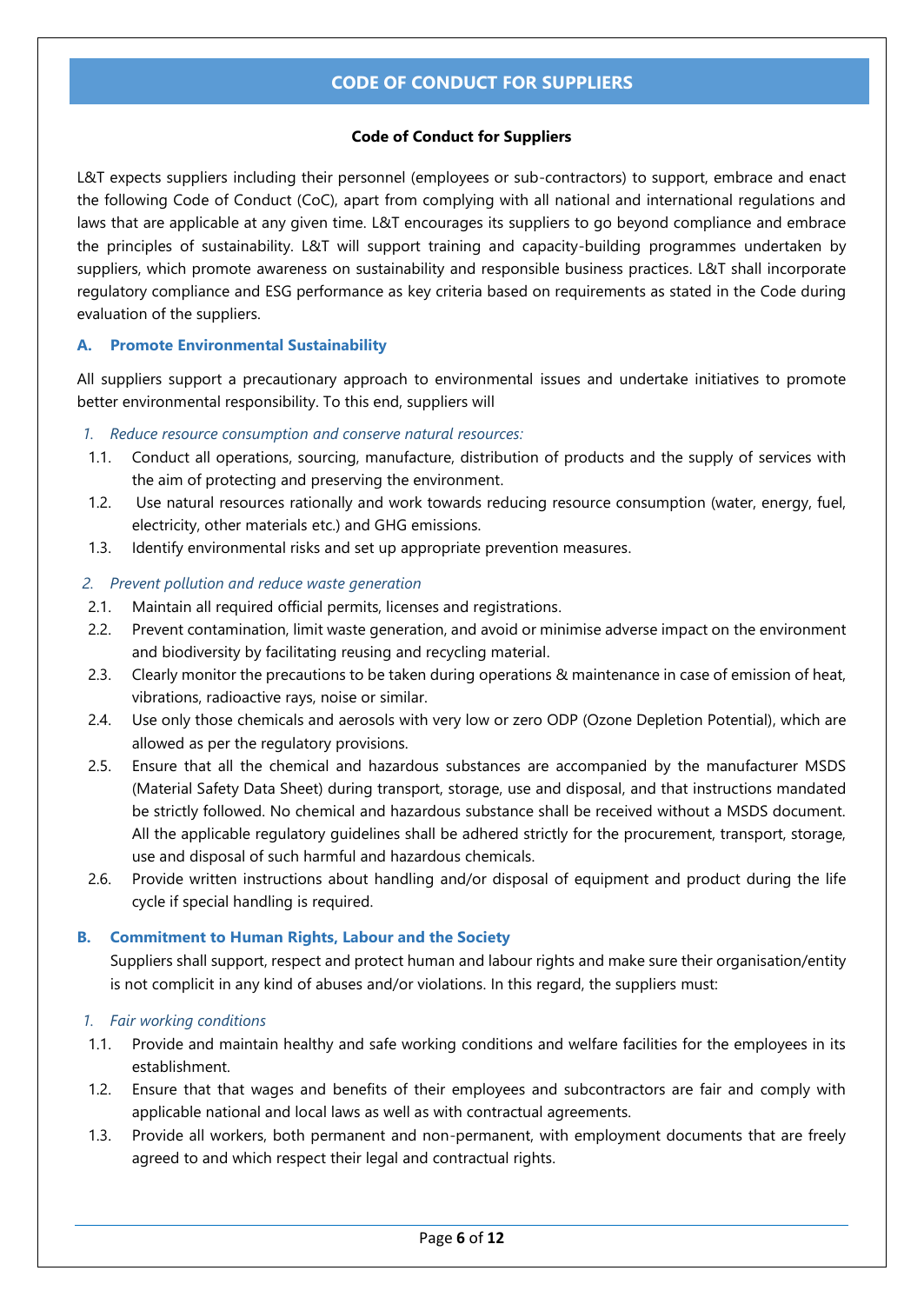## <span id="page-6-0"></span>*2. Health & Safety*

Ensure that the activities of suppliers do not harm the health and safety of their own employees, suppliers and subcontractors, local communities/population, and finally the users of its products and services, which is in accordance with the L&T's Mission Zero Harm in Health and Safety.

## <span id="page-6-1"></span>*3. Child Labour*

- 3.1. No person below 18 years shall be employed or permitted to work in any occupation or process.
- 3.2. Zero tolerance for any kind of child labour in their establishments and supply chain.

## <span id="page-6-2"></span>*4. Forced Labour*

- 4.1. Under no circumstance shall suppliers use forced labour<sup>1</sup>, whether in form of compulsory or trafficked labour, indentured labour, bonded labour or other forms, through direct or indirect use of force and/or intimidation.
- 4.2. Any kind of slavery, mental and physical coercion, human trafficking and debt bondage in the supply chain shall not be tolerated.

## <span id="page-6-3"></span>*5. Wages and Working hours*

- 5.1. Ensure that all applicable regulations related to wages, overtime compensation and other legally mandated benefits of their employees and subcontractors are fair and comply with applicable national and local laws as well as with contractual agreements.
- 5.2. Ensure that maximum working hours laid down in the respective country are adhered to.

## <span id="page-6-4"></span>*6. Freedom of Association and Collective Bargaining*

- 6.1. Recognise and respect the rights of workers to freedom of association and collective bargaining. Workers are not intimidated or harassed in the exercise of their right to join or refrain from joining any organisation.
- 6.2. Ensure that all employees can communicate with the management regarding working conditions.

### <span id="page-6-5"></span>*7. Non-Discrimination and Equal opportunity*

- 7.1. Commit, within the scope of prevailing laws and statutes, to oppose all forms of discrimination<sup>2</sup>.
- 7.2. Maintain a work environment free from any form of discrimination and harassment.
- 7.3. Refrain from discrimination in hiring and employment practices on grounds of skin colour, age, caste, gender, race, ethnicity, nationality, socio‐economic background, physical or mental disability, religion, sexual orientation, marital status, pregnancy, dependants, political or religious opinion, ideology, union membership and personal or social circumstances. Special attention must be paid to the rights of workers most vulnerable to discrimination.

### <span id="page-6-6"></span>*8. Zero Tolerance towards Harassment*

- 8.1. Treat all employees with respect and dignity and furthermore ensure that their own suppliers treat their employees in the same manner.
- 8.2. No tolerance towards unacceptable treatment of employees, such as physical punishment or torture, sexual harassment<sup>3</sup>, or abuse, mental or physical coercion or verbal abuse, or the threat of any such treatment.

<sup>&</sup>lt;sup>1</sup> 'Forced Labour' or 'Involuntary Labour' refers to all work or service that is extracted under the menace of penalty. It also includes terms such as, bonded labour and modern slavery. It also includes any labour for which the worker receives less than the government stipulated minimum wage, refer t[o https://www.ilo.org/global/topics/forced-labour/definition/lang--en/index.htm](https://www.ilo.org/global/topics/forced-labour/definition/lang--en/index.htm)

<sup>&</sup>lt;sup>2</sup> 'Discrimination' refers to unjust or prejudicial treatment of people, especially on the grounds of, but not limited to, caste, creed, gender, race, ethnicity, age, colour, religion, disability, socio-economic status or sexual orientation.

<sup>&</sup>lt;sup>3</sup> 'Sexual Harassment' includes any one or more of the following unwelcome acts or behaviour (whether directly or by implication) namely: a) physical contact and advances b) a demand or request for sexual favours c) making sexually coloured remarks d) showing pornography e) any other unwelcome physical, verbal or non-verbal conduct of sexual nature <https://legislative.gov.in/sites/default/files/A2013-14.pdf>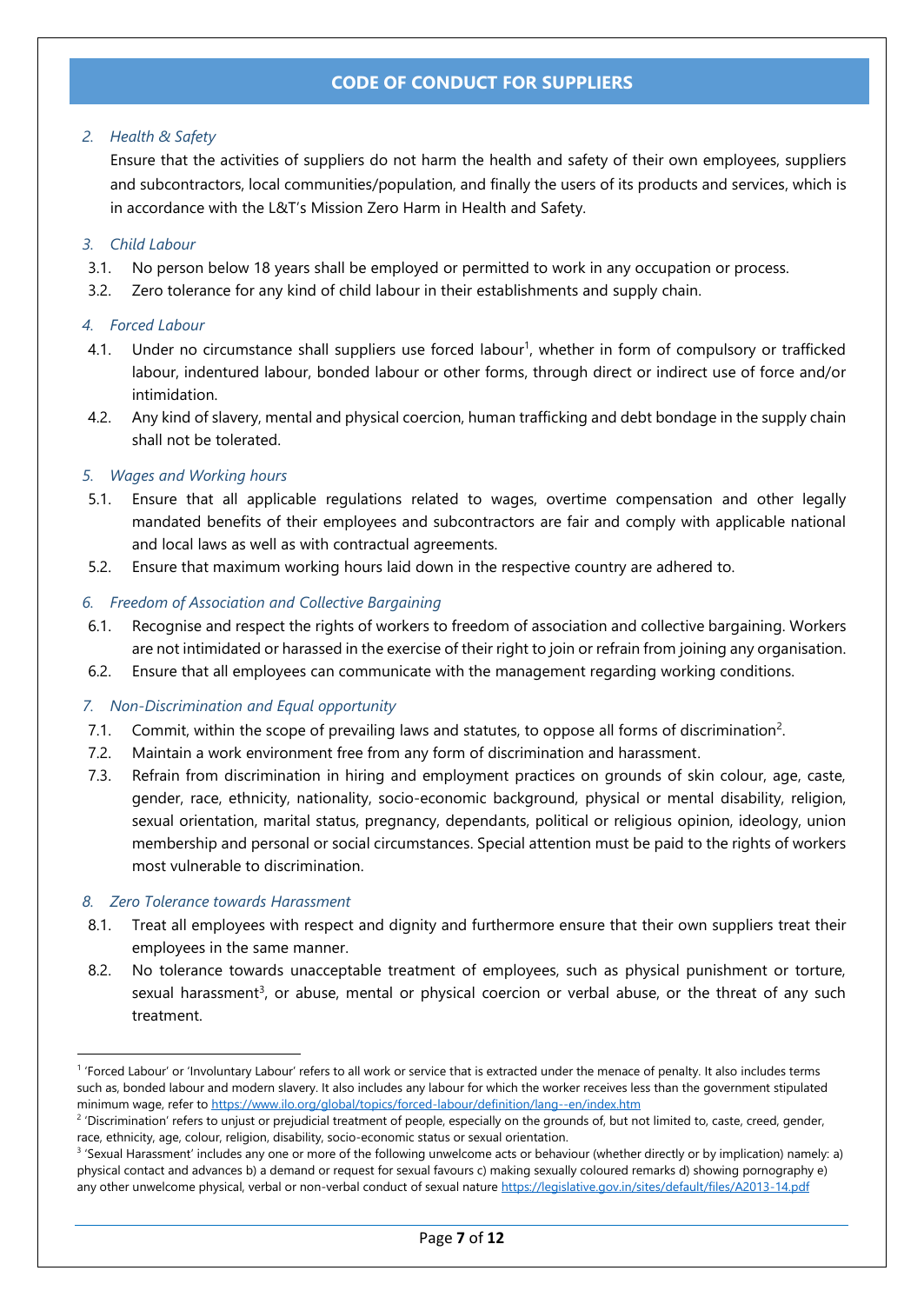8.3. No worker should be subjected to any physical, sexual, psychological, or verbal harassment, abuse or other form of intimidation.

## <span id="page-7-0"></span>**C. Ethical Integrity and Legality**

Suppliers shall demonstrate the highest standard of integrity, ethics, and business conduct.

## <span id="page-7-1"></span>*1. Compliance with Applicable laws and regulations:*

- 1.1. All activities must be carried out in compliance with the legislation that is applicable in the countries in which the suppliers operate.
- 1.2. All other applicable international laws and regulations must be complied with, including those relating to international trade (such as those relating to sanctions, export controls and reporting obligations), data protection and antitrust/ competition laws.
- 1.3. Avoid any conduct that could tarnish or damage the reputation of L&T.

## <span id="page-7-2"></span>*2. Anti-Corruption & Anti Bribery*

- 2.1. All forms of bribery and corruption are prohibited
- 2.2. Adequate measures and procedures should be in place to prevent bribery in all commercial dealings.
- 2.3. Maintain a policy of 'Zero Tolerance' of any practice that may be deemed to be corruption, either active or passive.
- 2.4. No tolerance for unacceptable conduct, which includes, but not limited to, non-compliance with anticorruption laws and, directly or indirectly offering, promising, hiring or authorising payments in cash or in kind to any L&T employee, public official or any other person or entity, with intention of a) obtaining or retaining business b) Influencing business decisions; and/or c) securing an unfair advantage.

## <span id="page-7-3"></span>*3. Conflict of Interest*

- 3.1. All and any conflict of interest in any business dealings with L&T, of which the suppliers are aware, should be declared to L&T so that appropriate action can be taken.
- 3.2. Avoid a situation where there is a real or potential conflict of interest with L&T employees, or with their family or closely associated persons, that could affect the independence or objectivity of their professional actions or decisions. If avoidance is not possible, the suppliers should inform L&T of the situation so that appropriate action can be taken.

### <span id="page-7-4"></span>*4. Insider Trading and Other Economic Crimes*

- 4.1. Ensure that all business and commercial dealings are transparently performed and accurately recorded in the books and records.
- 4.2. Comply with applicable anti-money laundering laws, conduct business only with ethically responsible partners and receive funds only from legitimate sources.
- 4.3. Avoid actual or attempted participation in economic offences<sup>4</sup>, such as (but not limited to) money laundering, criminal breach of trust, counterfeiting, criminal misappropriation of properties, forgery, cheating, extortion, embezzlement and fraud.
- 4.4. Refrain from insider trading. No confidential information regarding L&T is used to either engage, facilitate or support insider trading in L&T's shares. During their association with L&T, if a supplier is in possession of any price-sensitive unpublished information on L&T, the supplier will desist from trading in L&T's shares until such price sensitive-information is published or known to public at large.
- 4.5. Take necessary measures to detect and prevent any illicit or suspicious forms of payment and inform and/or report through established channels if it has any suspicion or concern in this regard.

<sup>4</sup> [https://ncrb.gov.in/sites/default/files/crime\\_in\\_india\\_table\\_additional\\_table\\_chapter\\_reports/Chapter%209-15.11.16\\_2015.pdf](https://ncrb.gov.in/sites/default/files/crime_in_india_table_additional_table_chapter_reports/Chapter%209-15.11.16_2015.pdf)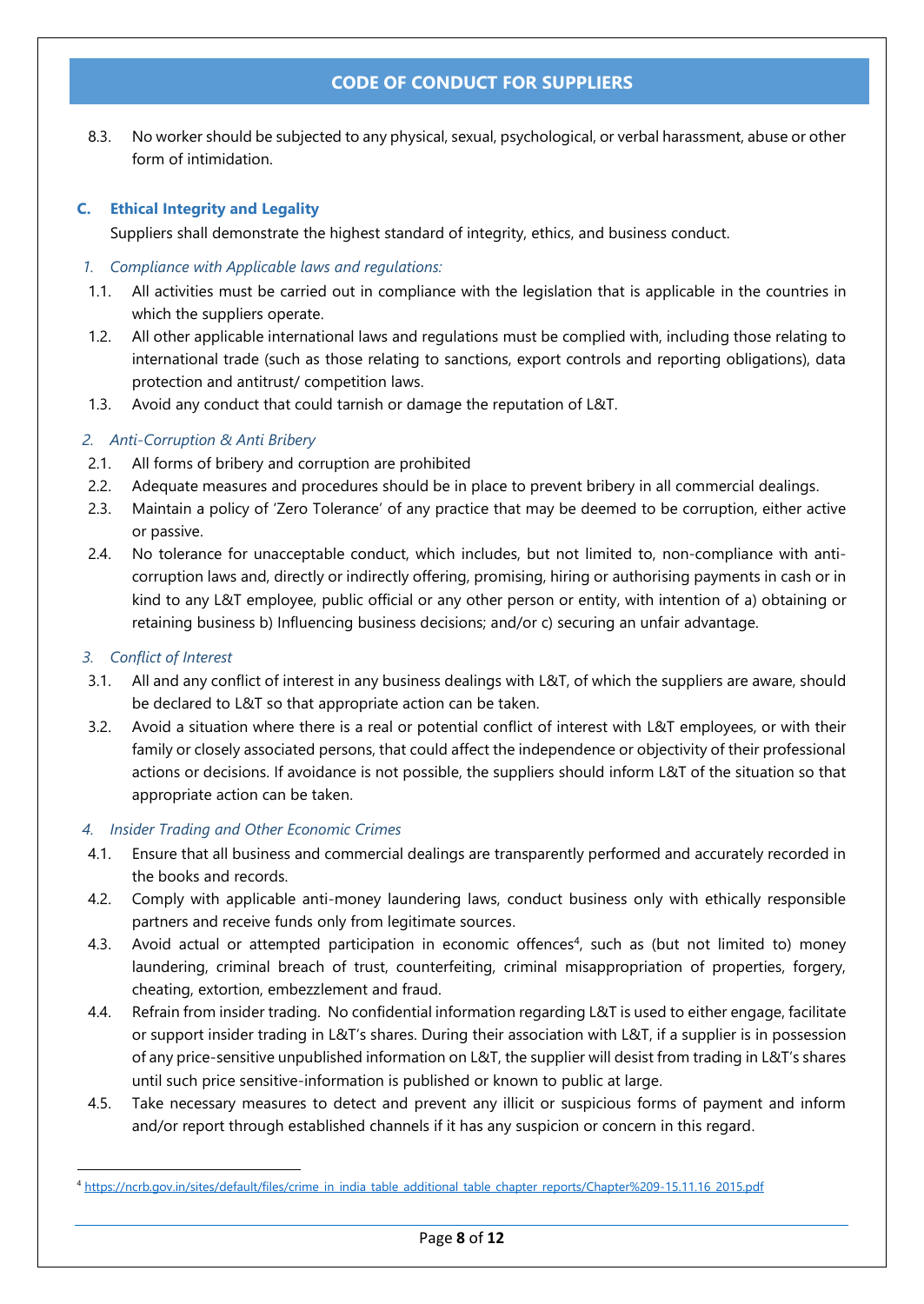## <span id="page-8-0"></span>*5. Gifts<sup>5</sup> & Hospitality*

- 5.1. Any business entertaining/hospitality with L&T should be modest in value, appropriate, and compliant with the law and company policies, entirely for the purpose of maintaining good business relations and not intended to influence in any way L&T's decisions on future business relationship.
- 5.2. Only gifts/honorarium of nominal value accepted or offered on festivals, at conferences, etc. will be permitted. Such gifts should comply with local laws and customs (including cultural and religious festivals) and should not be prohibited under applicable law and should not include cash or cash equivalents, gold or other precious metals, gems or stones.
- 5.3. Neither receive nor offer or make, directly or indirectly, any illegal payments, remunerations, gifts, donations or comparable benefits that are intended, or perceived, to obtain uncompetitive favours for the conduct of its business with L&T.
- 5.4. Neither directly or indirectly offer any gift, entertainment, trip, discount, service, or other benefit to any official of L&T or his/her close relations which would or be capable of compromising, influencing, liable to corrupt the integrity and objectivity of that person.

## <span id="page-8-1"></span>*6. Competition, Confidentiality and Data Privacy*

- 6.1. All market survey/other entities information must be obtained and used legitimately and in compliance with all applicable laws and regulations.
- 6.2. No attempt should be made to divulge to L&T any information about any other entity in violation of any law or agreement.
- 6.3. Likewise, L&T's confidential information must not be shared with any Supplier unless expressly permitted by L&T in writing by authorised signatory under the respective purchase order or agreement, as the case may be.

### <span id="page-8-2"></span>*7. Transparency and Ethics*

### *7.1 Fair competition*

Avoid any action that may constitute an illegal practice of unfair competition and ensure compliance with applicable competition laws.

### *7.2 Corporate image and reputation*

Suppliers must NOT:

- Make false statements or provide any misleading information regarding its products/services.
- Give the impression of representing or being the spokesperson of L&T while getting associated with any religious/political party or for activities in their personal capacity.

## <span id="page-8-3"></span>*8. Protection of Intellectual Property and No Misuse or Improper use of L&T's assets/ property*

- 8.1. Respect and protect all confidential information and intellectual property of L&T.
- 8.2. Do not misuse and share assets of L&T and employ them only for the purpose of conducting the business for which they are duly authorised by L&T. These include tangible assets such as equipment and machinery, systems, facilities, materials, and resources and intangible assets such as intellectual property rights, processes, know how & technology, proprietary information, etc.
- 8.3. Safeguard, secure, and protect L&T's assets and information technology from theft, destruction, misappropriation, wastage, and abuse.

<sup>5</sup>A gift is anything of value and would encompass any gratuitous monetary or non-monetary benefit. It includes tangible items such as cash, precious metals, stones, jewellery, art and any of their equivalents, but also intangible items such as discounts, services, loans, favours, special privileges, advantages, benefits and rights that are not available to the public. A "gift" also includes meals, entertainment, hospitality, vacations, trips, use of vacation homes, tickets to sporting or music events, outings, vendor familiarisation trips and use of recreational facilities.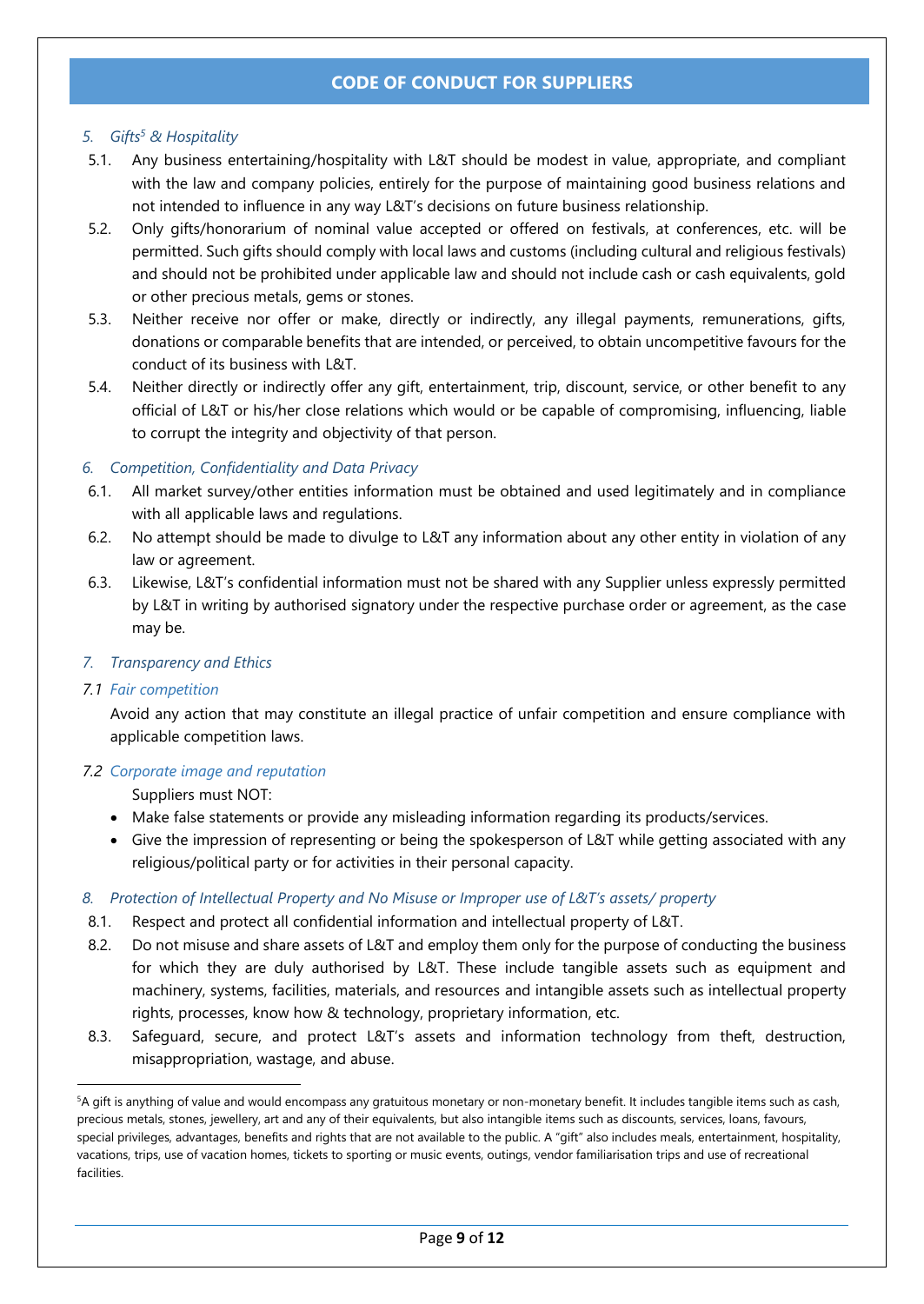8.4. Promptly report loss, theft or destruction of any intellectual property and data of the Company or that of any Supplier.

### <span id="page-9-0"></span>*9. Financial Records and Accuracy in Books*

- 9.1. Have accounting practices in place to ensure accuracy of its financial books and records.
- 9.2. Ensure accurate accounting and proper reporting of information pertaining to the business and financial results in accordance with applicable Accounting Standards [Generally Accepted Accounting Principles (GAAP)].
- 9.3. Ensure compliance to applicable laws and regulations with respect to accounting and taxation and timely discharge of tax liability.

### <span id="page-9-1"></span>*10. Sanction Laws*

- 10.1 Do not engage in any dealings or transactions with any person, or in any country or territory that are subject to global / regional sanctions as mentioned herein below in clause 10.2. L&T is vigilant of its suppliers who may be on a sanctions list or have a related company in a country subject to global/regional sanctions. In case of any concerns, the supplier should immediately report to L&T.
- 10.2 Do not be subject to or the target of any economic or financial sanctions or trade embargoes imposed, administered or enforced by the U.S. Government including without limitation by the World Bank or by the United Nations Security Council, the European Union, the United Kingdom including by Her Majesty's Treasury or the Department of Business, Innovation and Skills, a relevant regulatory authority or the Minister of Foreign Affairs of Canada under the Special Economic Measures Act or the United Nations Act or legislation or regulations with similar purpose or effect or any other relevant sanctions authority of any other country (collectively, 'Sanctions Laws') nor is the Company or any of its subsidiaries / affiliates located, organised or resident in a country or territory that is the subject of the target of Sanctions Laws
- 10.3 Do not take any action which places or is likely to place L&T in violation of Sanctions Laws and/ or breaches affecting the reputation and/ or business interests of L&T

### <span id="page-9-2"></span>*11. Responsible Sourcing*

Ensure that goods and materials are not sourced in a suspicious or illegal way and implement measures for sustainable procurement practices<sup>6</sup> to ensure compliance with laws and regulations

### <span id="page-9-3"></span>*12. Quality of Product and Services*

Products and services should meet the specifications, quality, safety and environmental criteria specified in the relevant contract documents and required by applicable laws

### <span id="page-9-4"></span>*13. Corporate Citizenship*

Suppliers shall be committed to be good corporate citizens, not only in compliance with all relevant laws and regulations, but also by assisting and supporting initiatives to improve the quality of life of local communities/regions in which it operates. The activities may be, but not limited to, community health and family welfare, vocational training, education and literacy and employment.

<sup>&</sup>lt;sup>6</sup> Sustainable procurement is the process of making purchasing decisions that meet an organisation's needs for goods and services in a way that benefits not only the organisation but society, while minimising its impact on the environment. This is achieved by ensuring that the working conditions of its suppliers' employees are decent, the products or services purchased are sustainable, where possible, and that socioeconomic issues, such as inequality and poverty, are addressed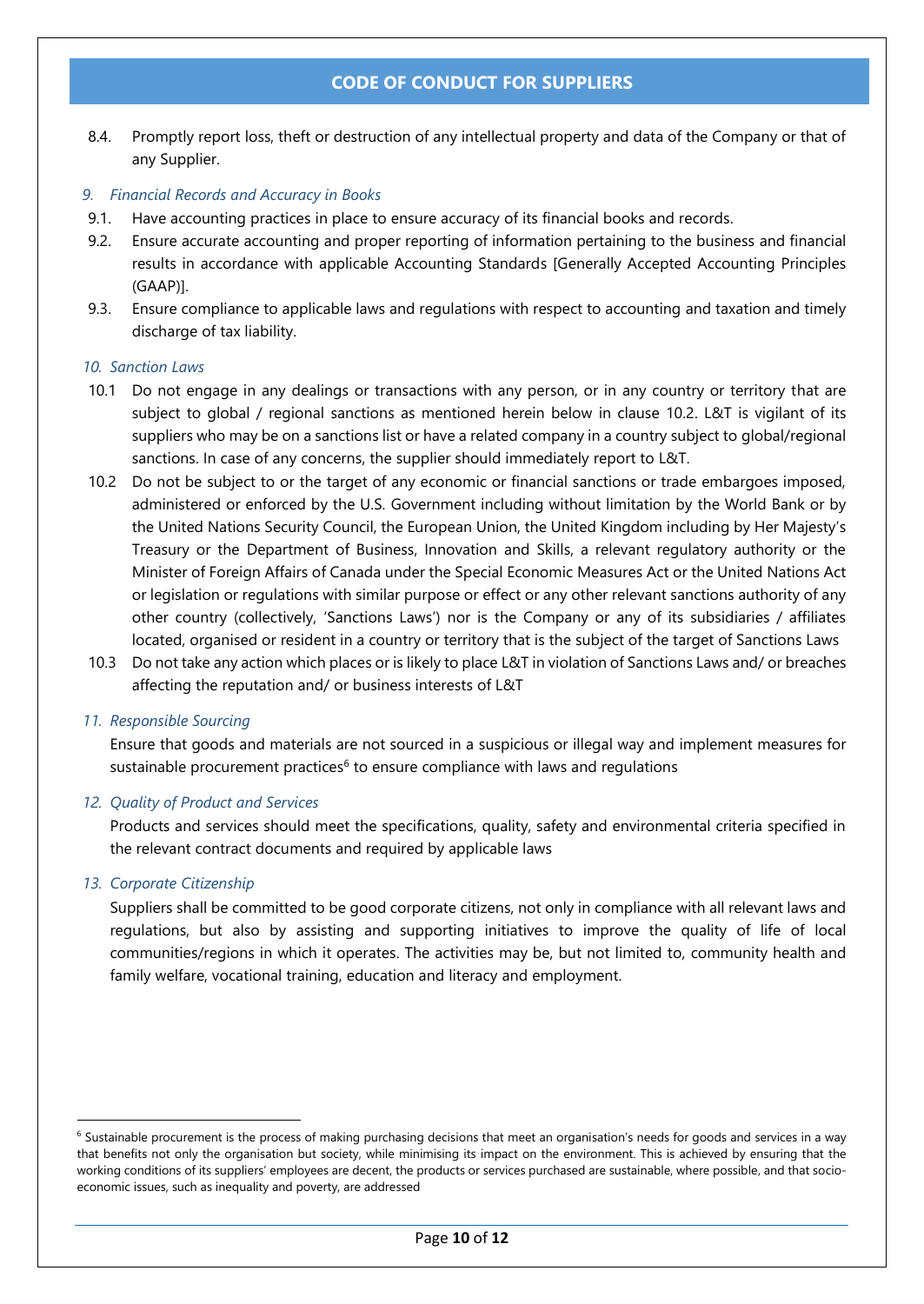<span id="page-10-0"></span> *(To be printed on Supplier's letterhead)* **Annexure I**

## **Declaration of Compliance to L&T Code of Conduct**

To,

The Head – Procurement Larsen & Toubro Limited Address

## **Sub: Declaration of Compliance to L&T Code of Conduct**

- 1. I / We hereby confirm that I / We have read and understood L&T Code of Conduct for Suppliers and undertake to comply with same and all applicable laws / statutes / directives or regulations. I / We undertake to comply with the Code of Conduct in letter and in spirit.
- 2. I / We agree that these clauses / provisions or amendment, if any, form an integrated part of any or all L&T's purchase order or work order or agreement / contract. I / We confirm and uphold similar values as enshrined in this CoC and accordingly conduct my / our business operations.
- 3. I / We shall promptly notify an actual or potential breach and provide all information in this regard as per the provisions of CoC. I / We shall promptly take all remedial actions as required to comply with CoC. In the event of any failure to notify such breach or take such remedial measures, L&T will be entitled to take appropriate action, including termination of existing contractual relationship / agreement / purchase order / work order / agreement / contract, if any or any other business transactions without any liability or obligation for cost, expenses or damages of any kind as a result of exercising its right as mentioned herein above towards me / us and L&T in its sole discretion, may remove / suspend me / us as supplier.
- 4. We also authorise L&T to conduct due diligence / audit / inspection and assure cooperation in the process.
- 5. I / We state that none of our activities are / have been conducted in violation of the Code of Conduct except the following:

*Please mention short description of the violation(s) with current status.*

*In case you have nothing to report, please mention 'Nil' in this box*

Name of Company/ Entity:

Name & Designation of Authorised Signatory<sup>7</sup>: Place: Date:

Signature & Seal

*From: <Name of Business>, Larsen & Toubro Limited Name & Designation of Buyer from L&T:* **Supplier's Registration Number (Vendor Code) \_\_\_\_\_\_\_\_\_\_\_\_\_\_\_\_\_**

<sup>7</sup> All Partners for Partnership Firm, Managing Director/ Head of Procurement for Company, Proprietor for Proprietorship firm, etc.